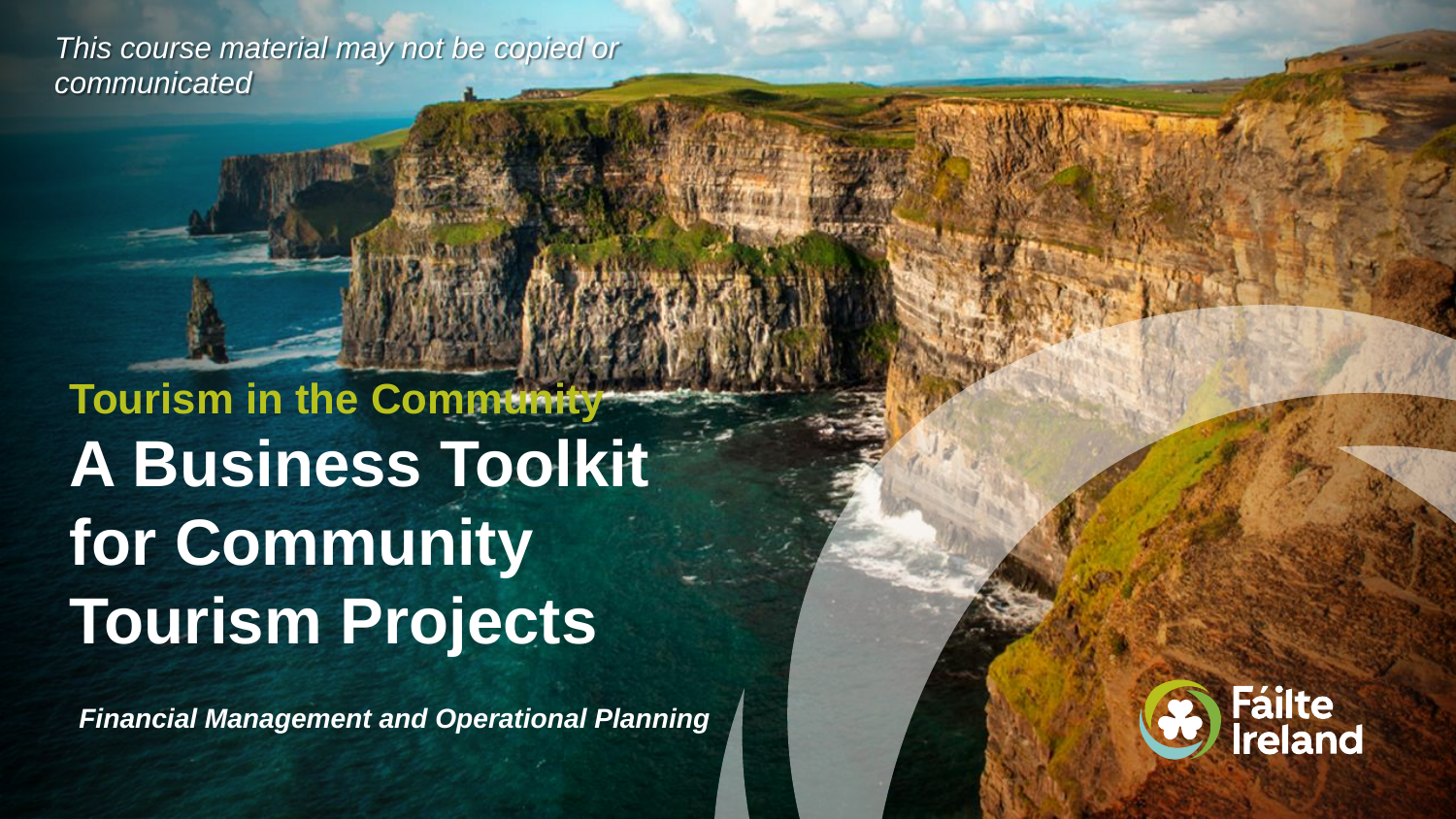## **Introduction**



#### **Objective**

To assist businesses and organisations to implement effective cashflow management

#### **Overview**

- Impact of COVID-19 on cashflows
- Importance of a pro-active approach

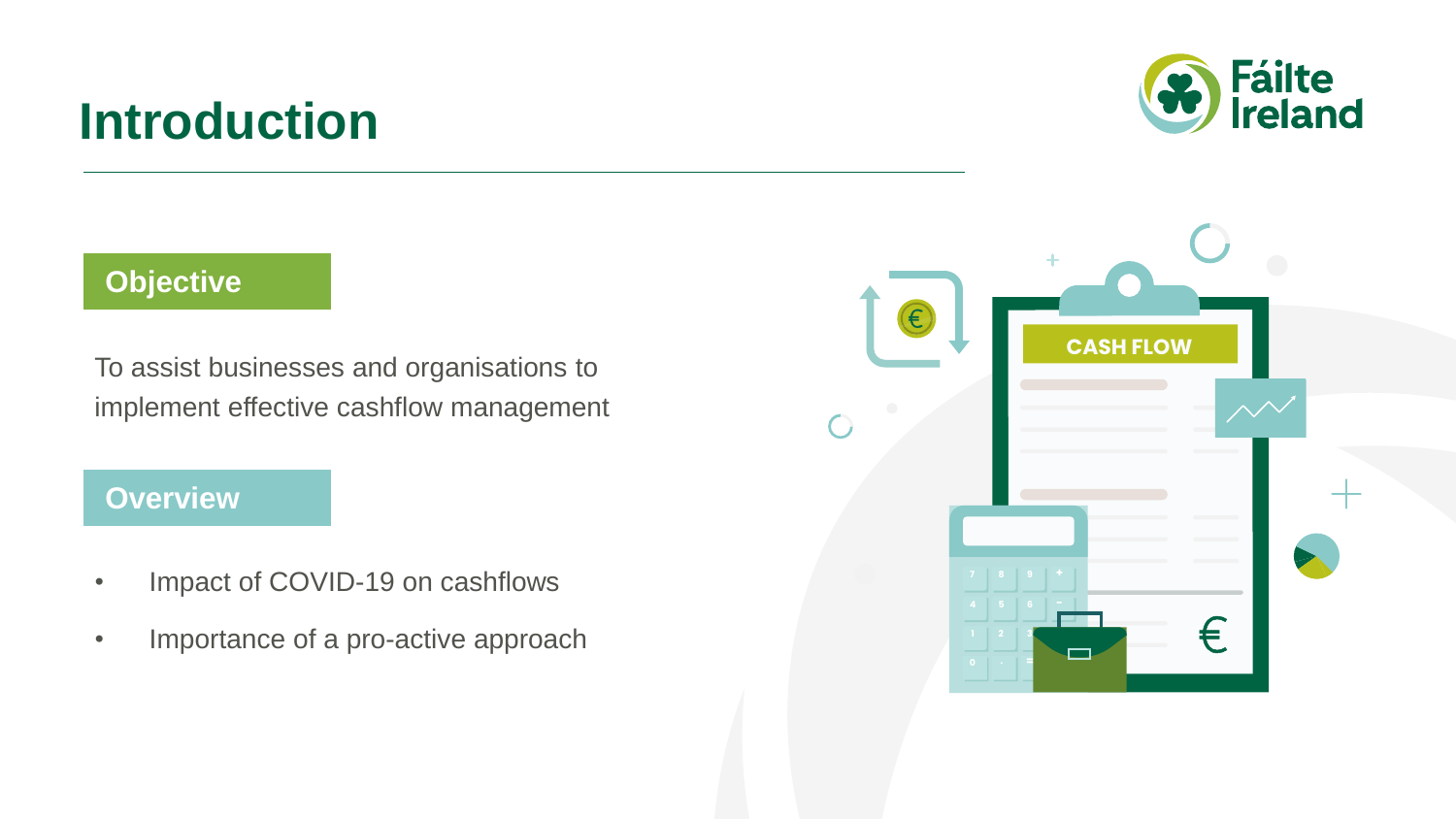## **Model Structure**



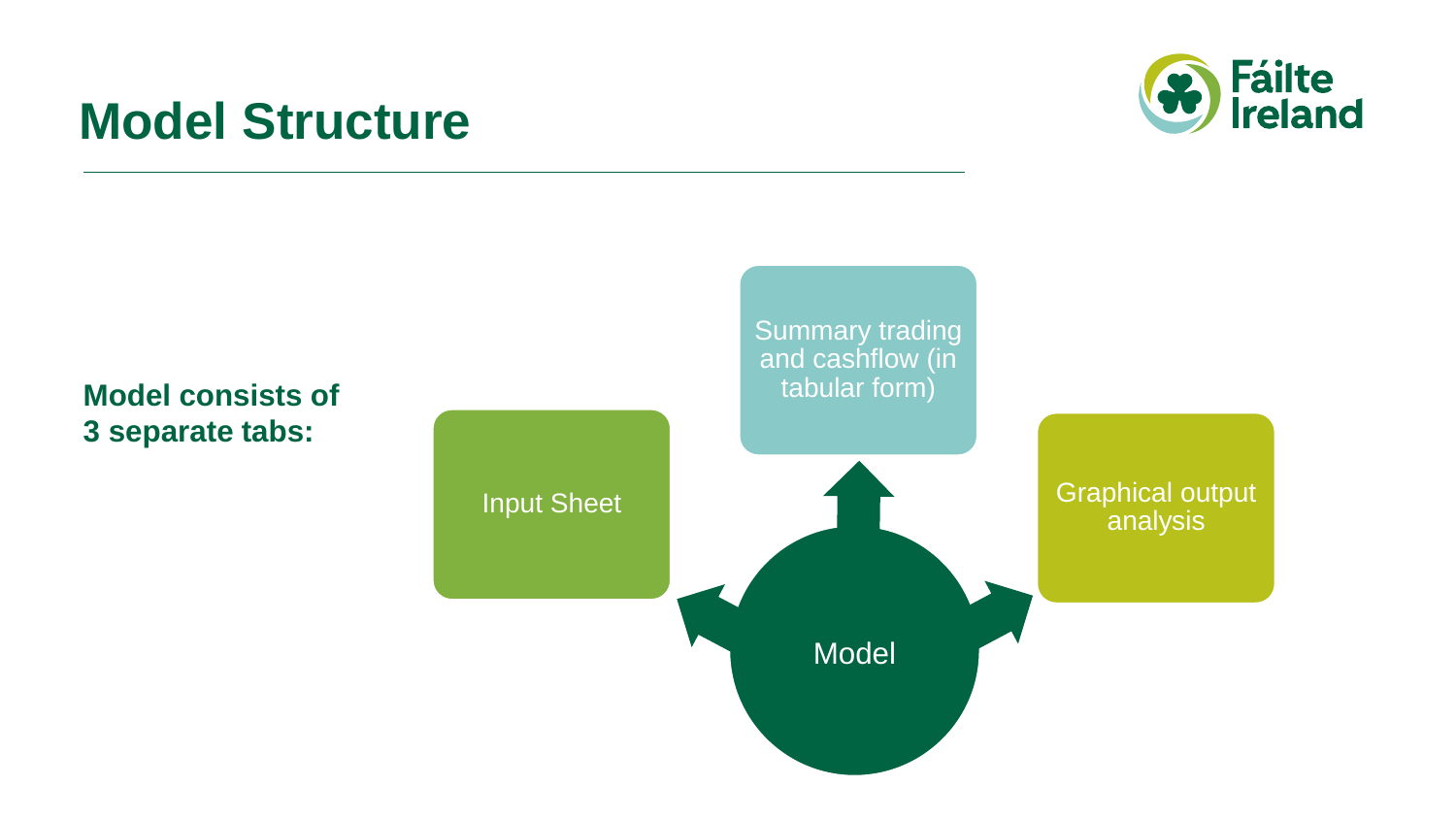# **Source Information**



#### **Information you will need:** Revenue



# Departmental Costs

- Projected number of admissions
- Dining guests
- Events held
- Shop customers
- Average spend for each class of customer
- Cost of Sales %
- Payroll %
- Other costs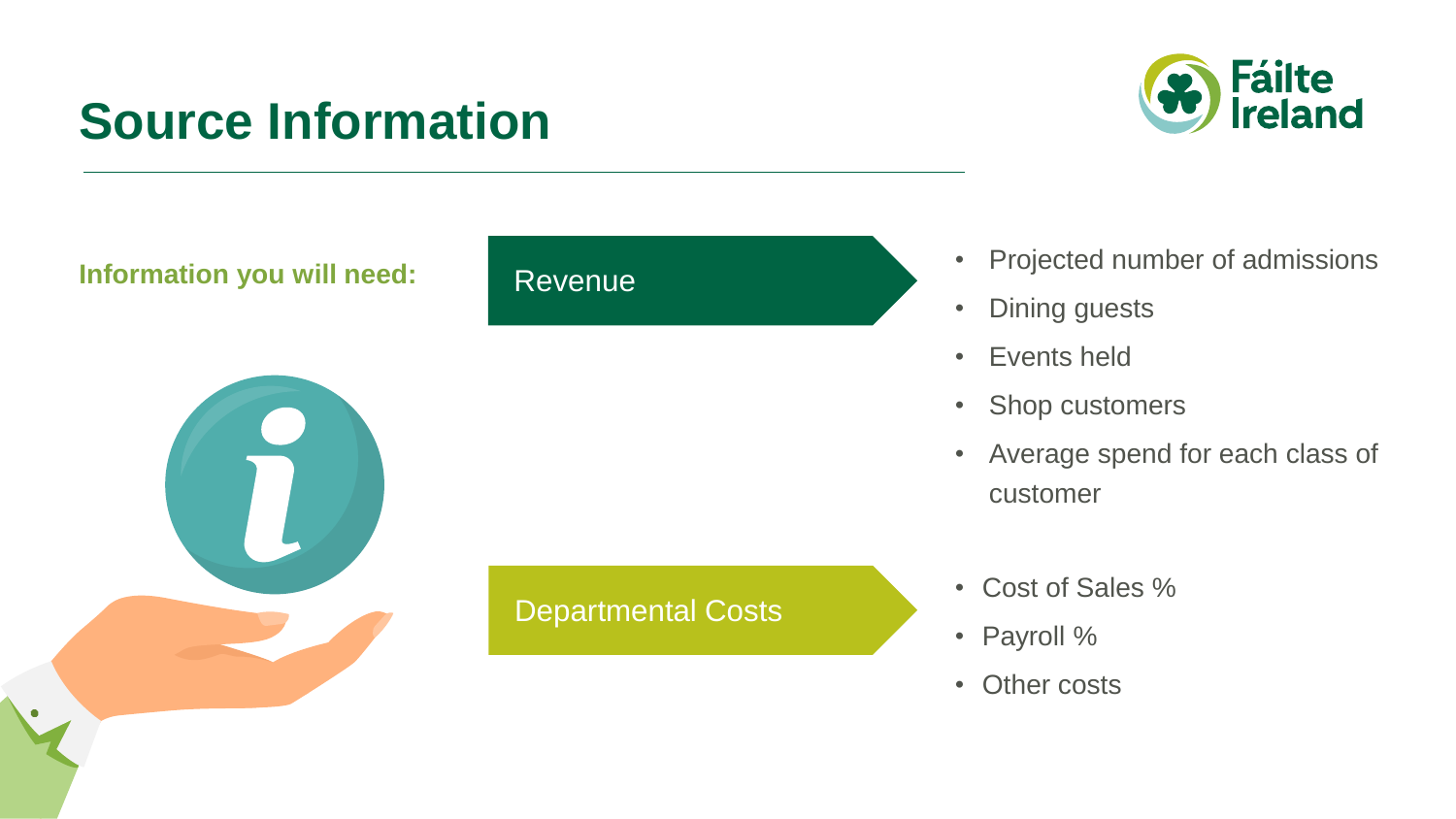# **Source Information**



#### **Information you will need:**

#### Other Costs and Cashflow

- Projected overhead costs
- Projected Government support
- Other non-trading cashflows

#### Cost Allocation

• For each cost item, a high-level determination of the fixed and variable element of the cost.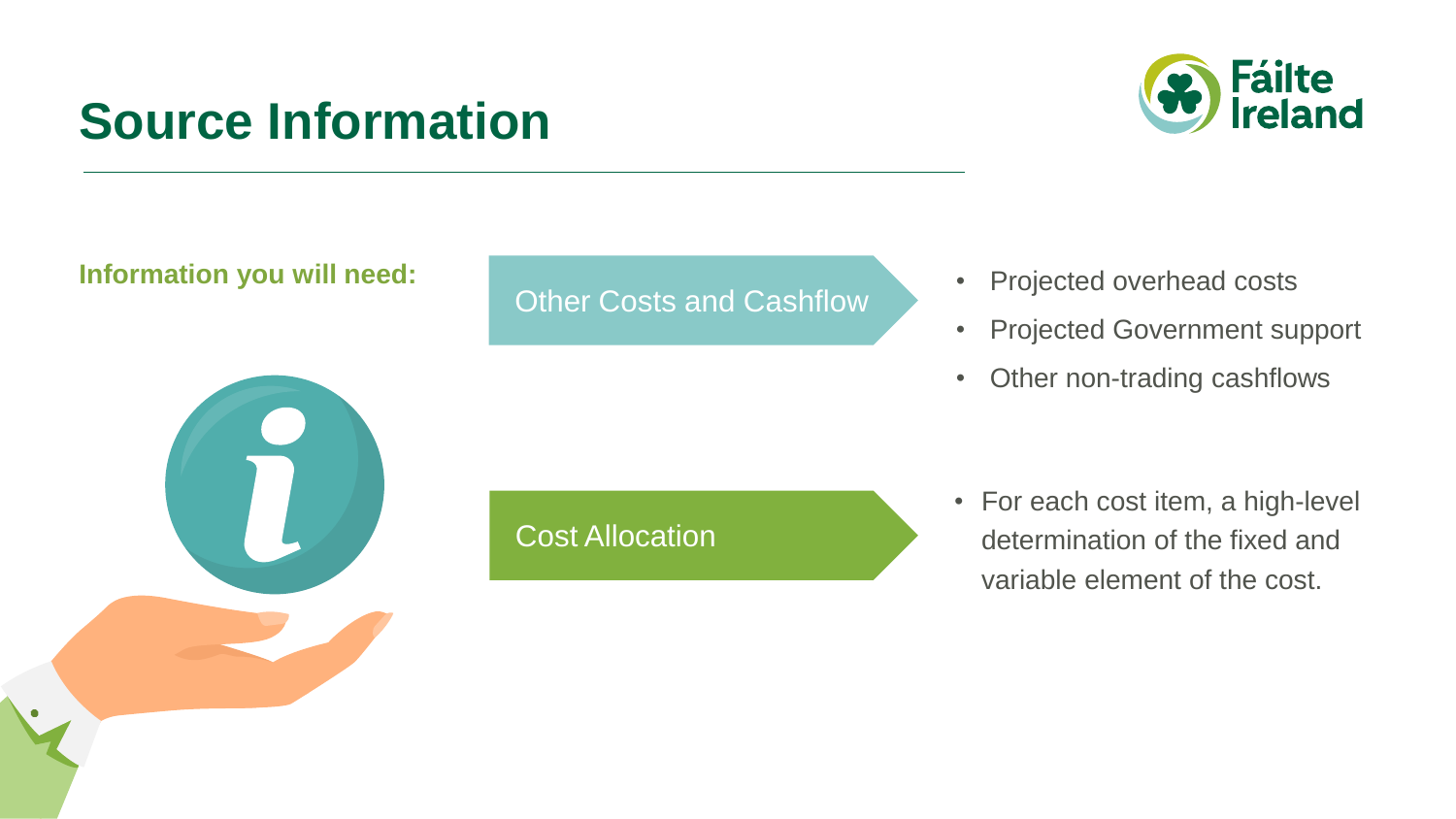# **Populating the Model**

#### **Revenue**

- Build a monthly projection/forecast for each revenue source
- Input source data
- Consider seasonality
- Replicate for all relevant revenue sources.

#### **Departmental Costs**

- Estimate the level of revenues that will be absorbed through costs.
	- o Cost of Sales (% of revenues absorbed buying produce or paying commissions)
	- o Payroll (% of revenues absorbed paying staff)
	- o Other: determine the expected cost per customer/diner of ancillary expenditure



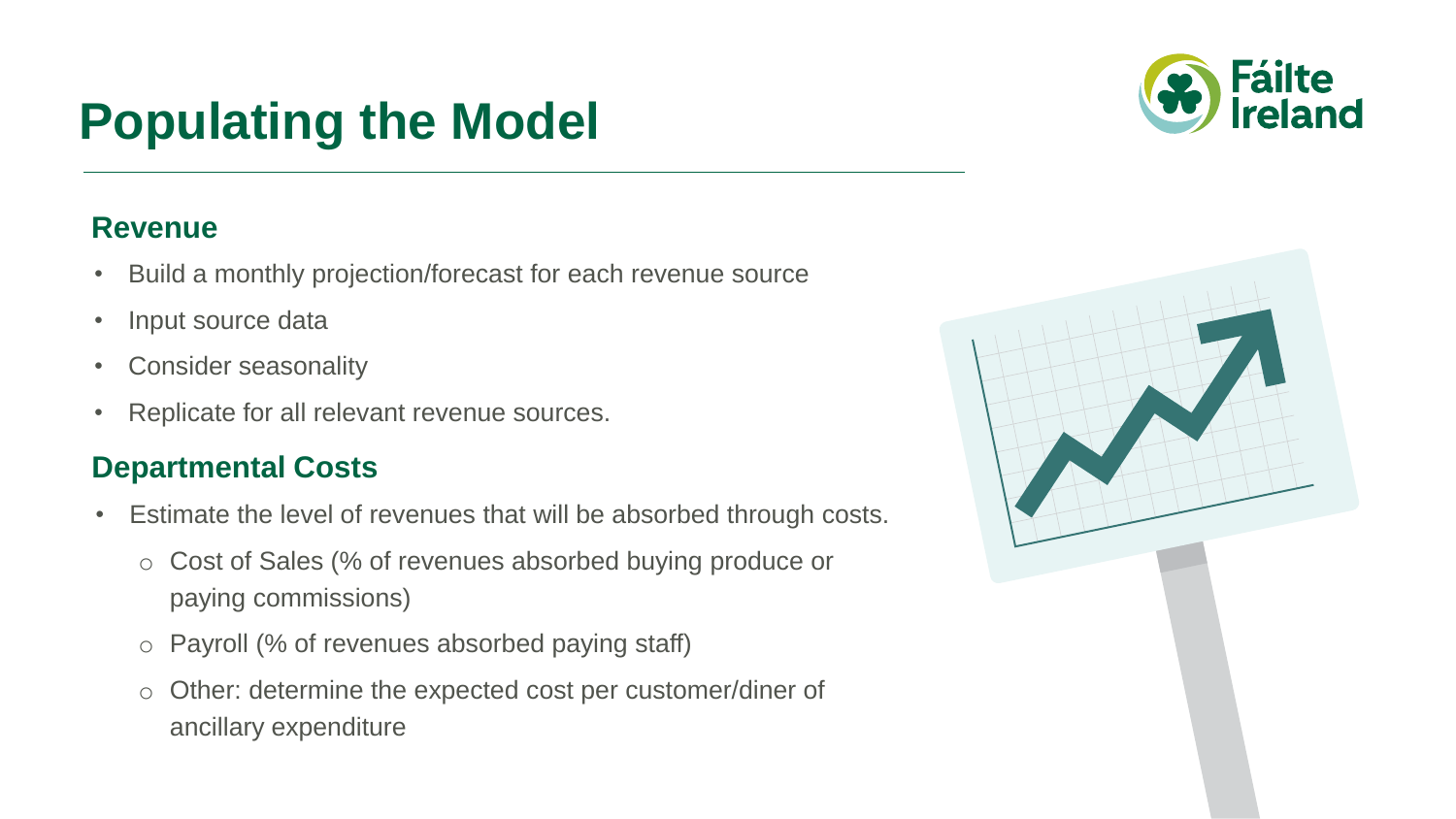# **Populating the Model**



#### **Overhead Costs**

- Indirect payroll, electricity and insurance
- Monthly costs should be populated
- All costs in model may not be applicable

#### **Fixed v Variable Costs**

- High level determination
- Identifies static costs
- Fixed + Variable: should always equal 100%

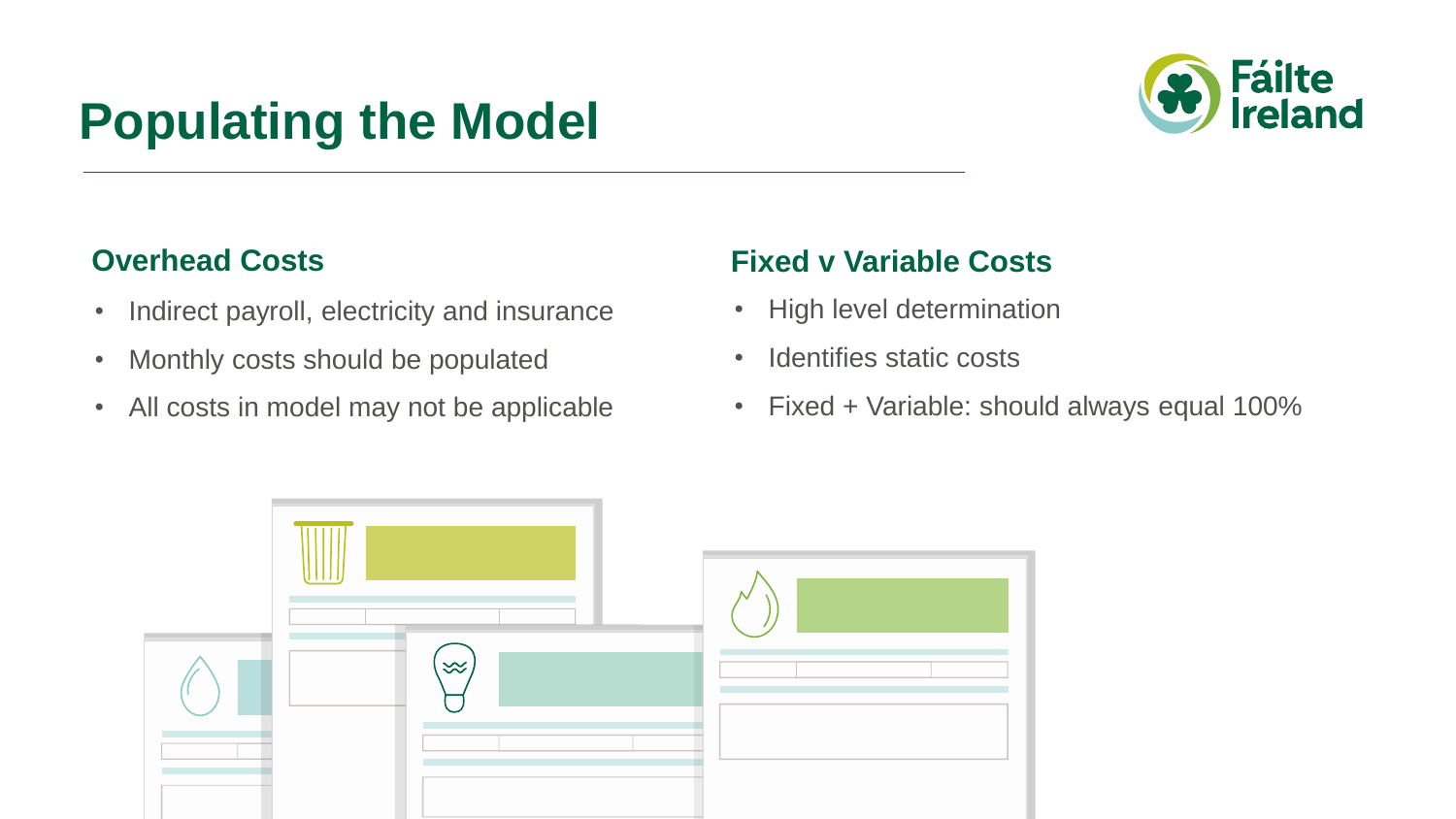## **Populating the Model**



#### **Other Cashflows**

**Government** supports

VAT and Corporation tax payments to Revenue

Loan repayments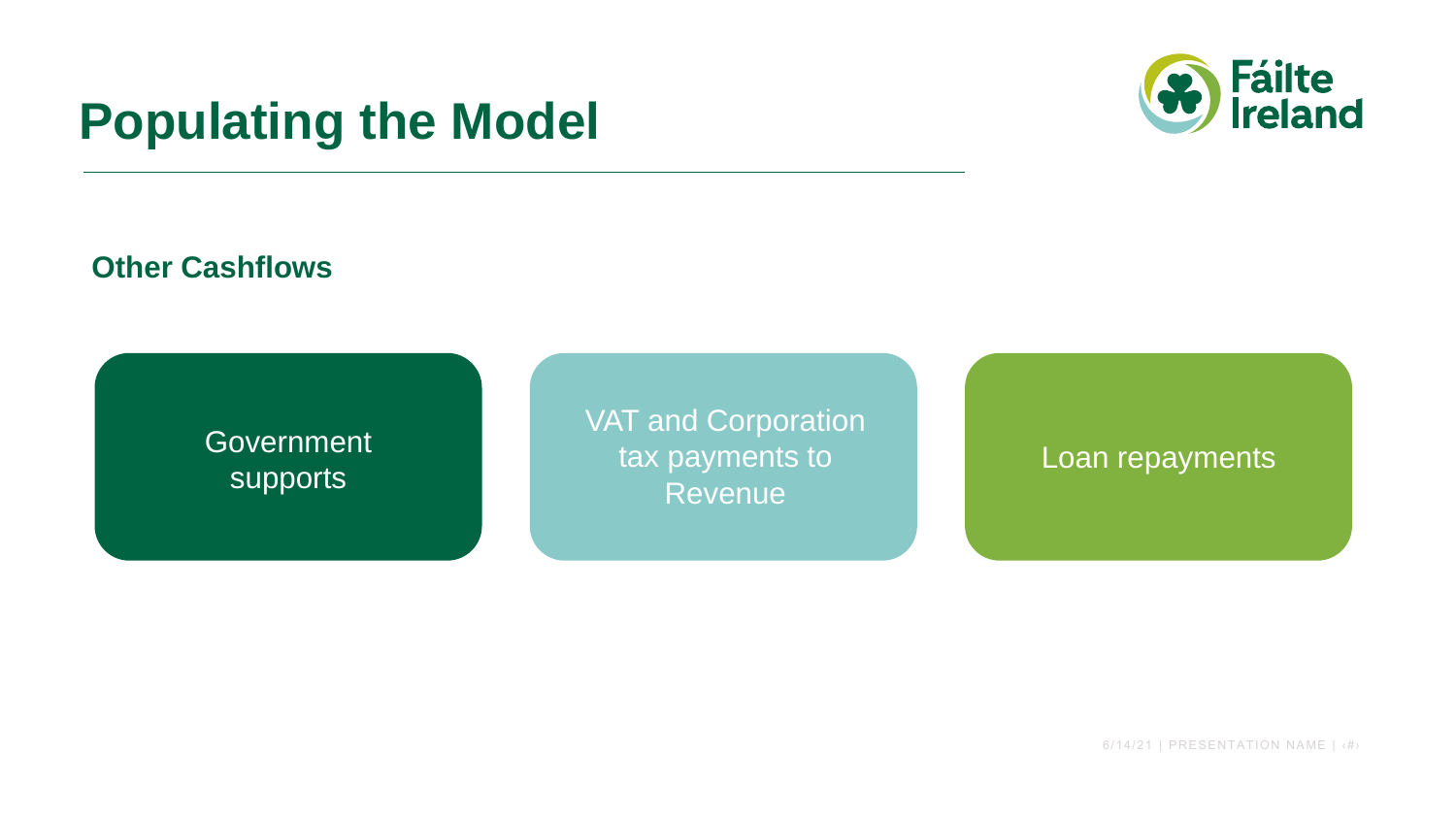# **Reviewing the Outputs**



#### **Tabular Form**

- Monthly P&L projection
- Cashflow Analysis
	- o Opening Cash
	- o Cashflow in period
	- o Closing Cash
- Break even Analysis

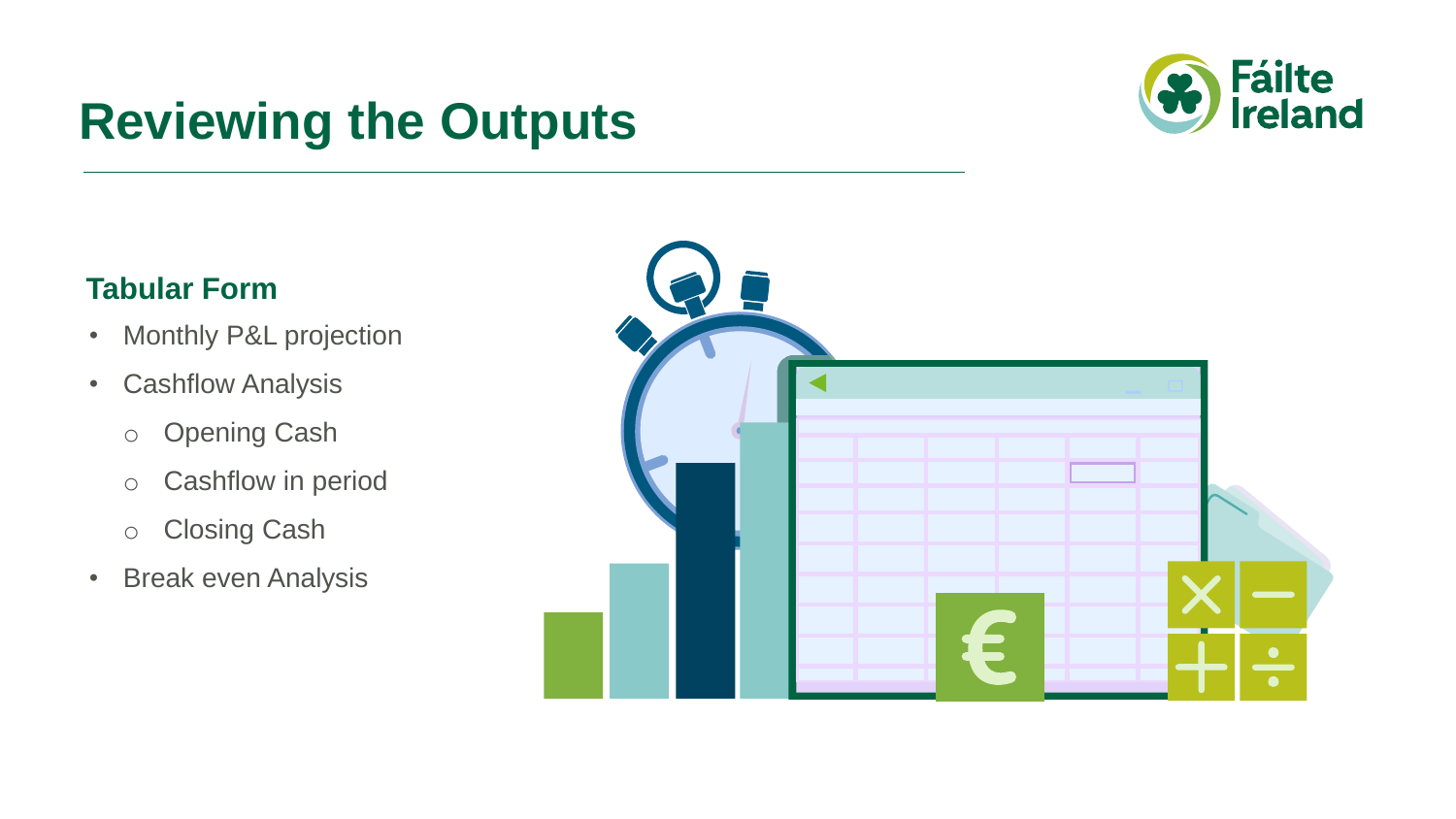# **Reviewing the Outputs**



#### **Graphical Dashboard**

- Visual interpretation of the tabular output
- Editable monthly information
	- o Revenue Mix
	- o Monthly trading snapshot
	- o Revenue and Profit trends
	- o Break even
	- o Monthly cashflow analysis
	- o Monthly cashflow snapshot

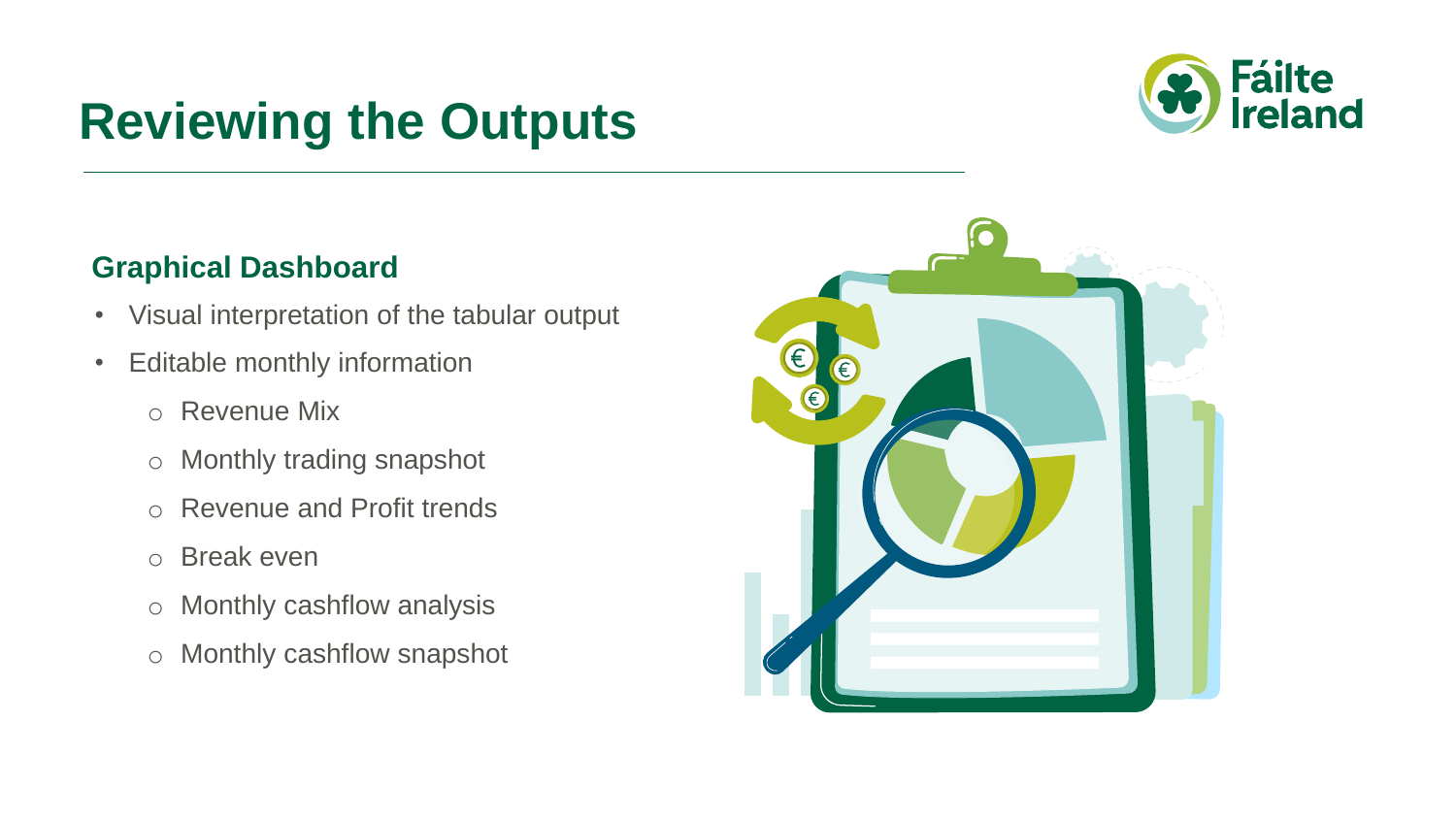## **Revenue Mix**





Identifies the mix of revenues by source for any month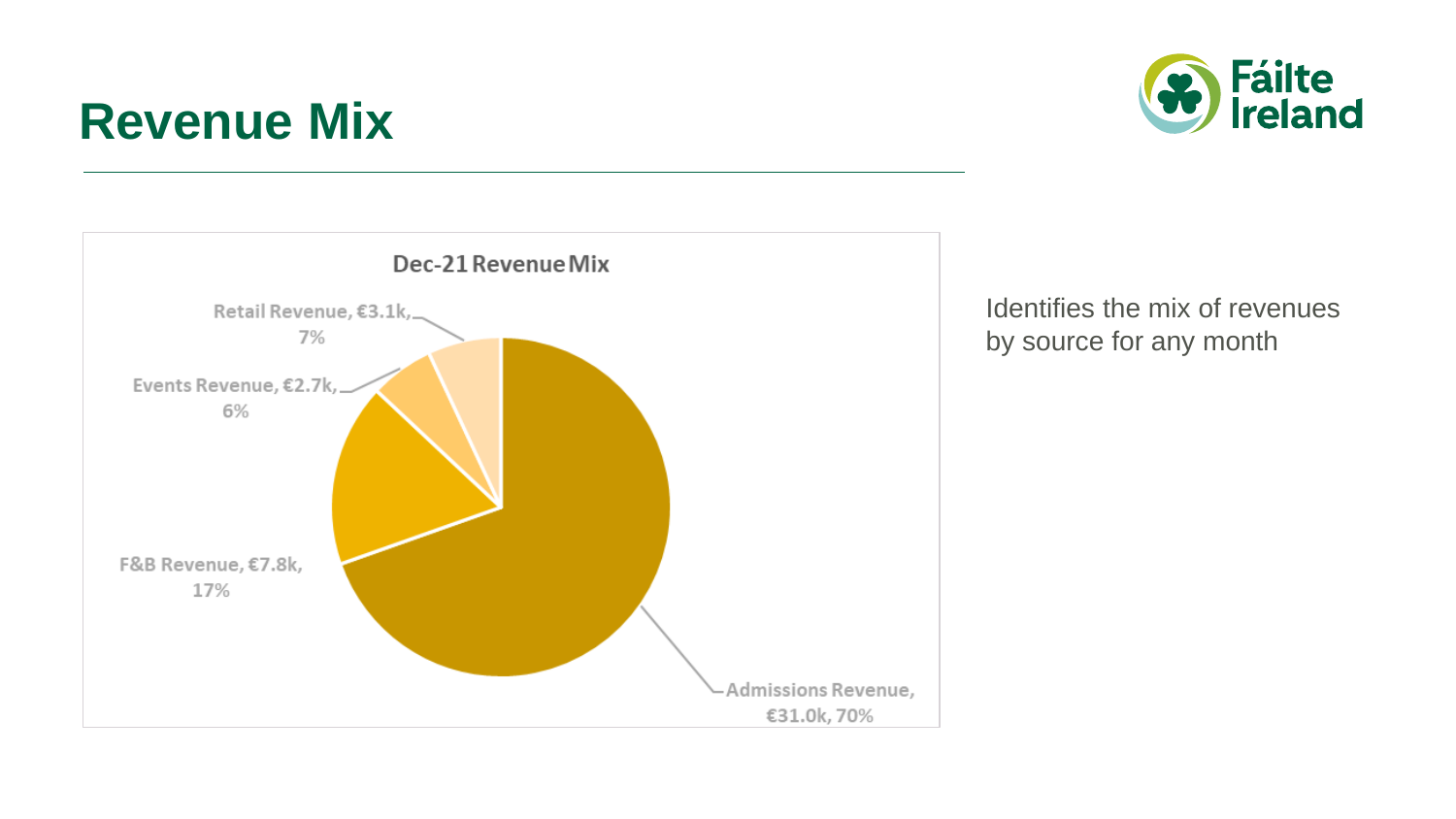# **Trading Snapshot**





Provides a snapshot of trading for any month, identifying revenues, profits and supports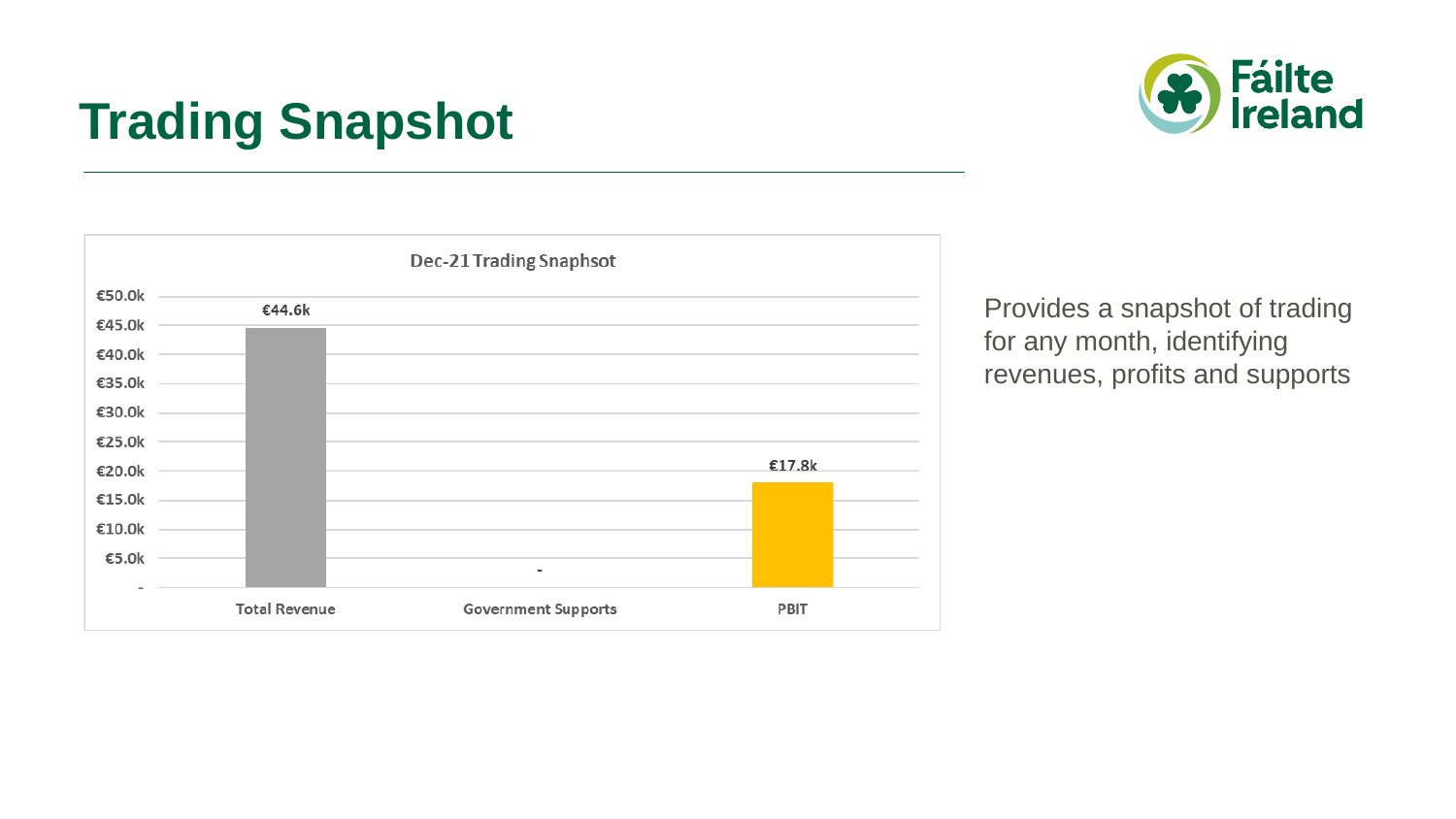## **Revenue and PBIT Analysis**





Monthly revenue and profit trend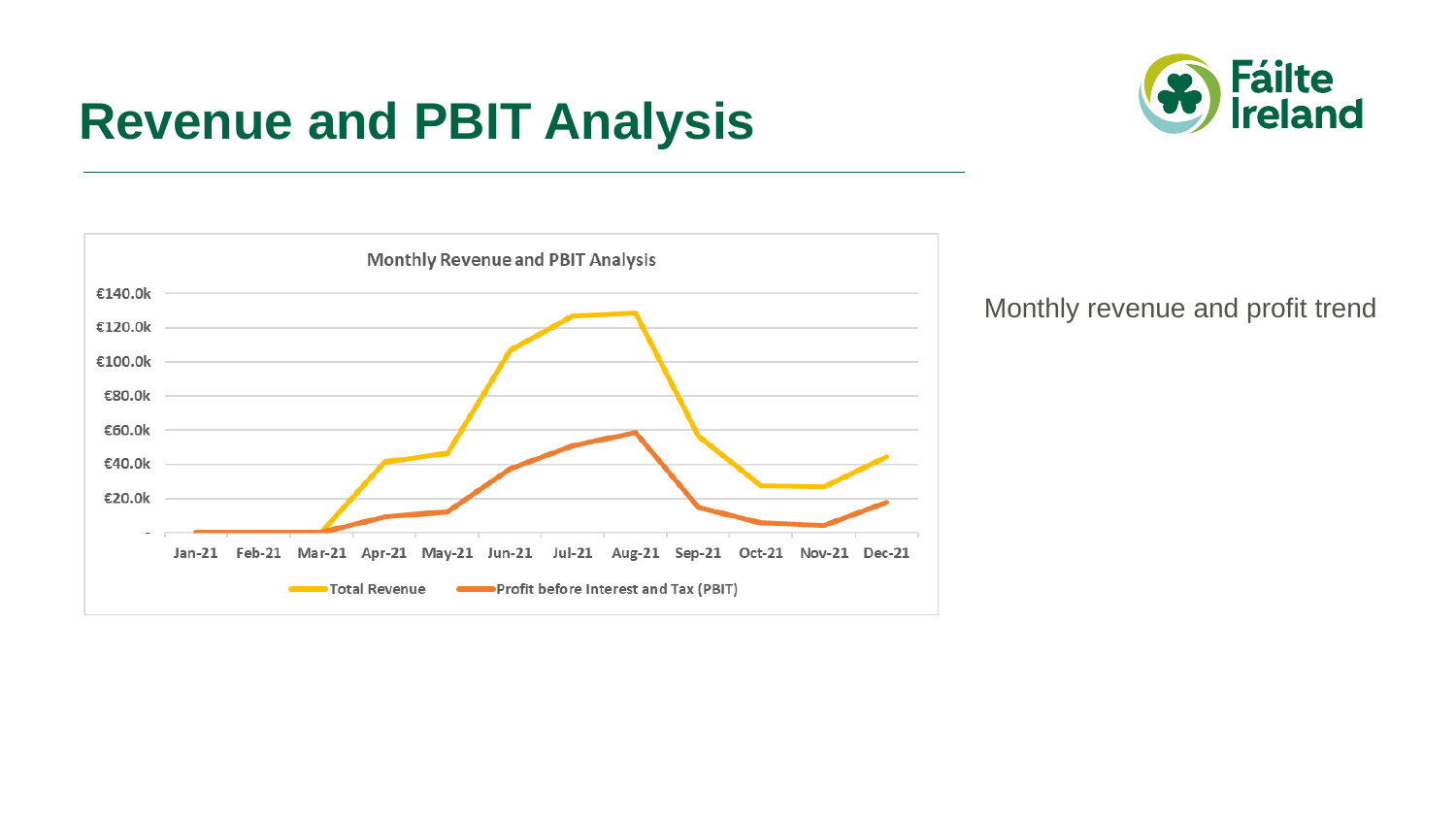### **Break Even Analysis**





Identifies months where your revenues are not sufficient to support your cost base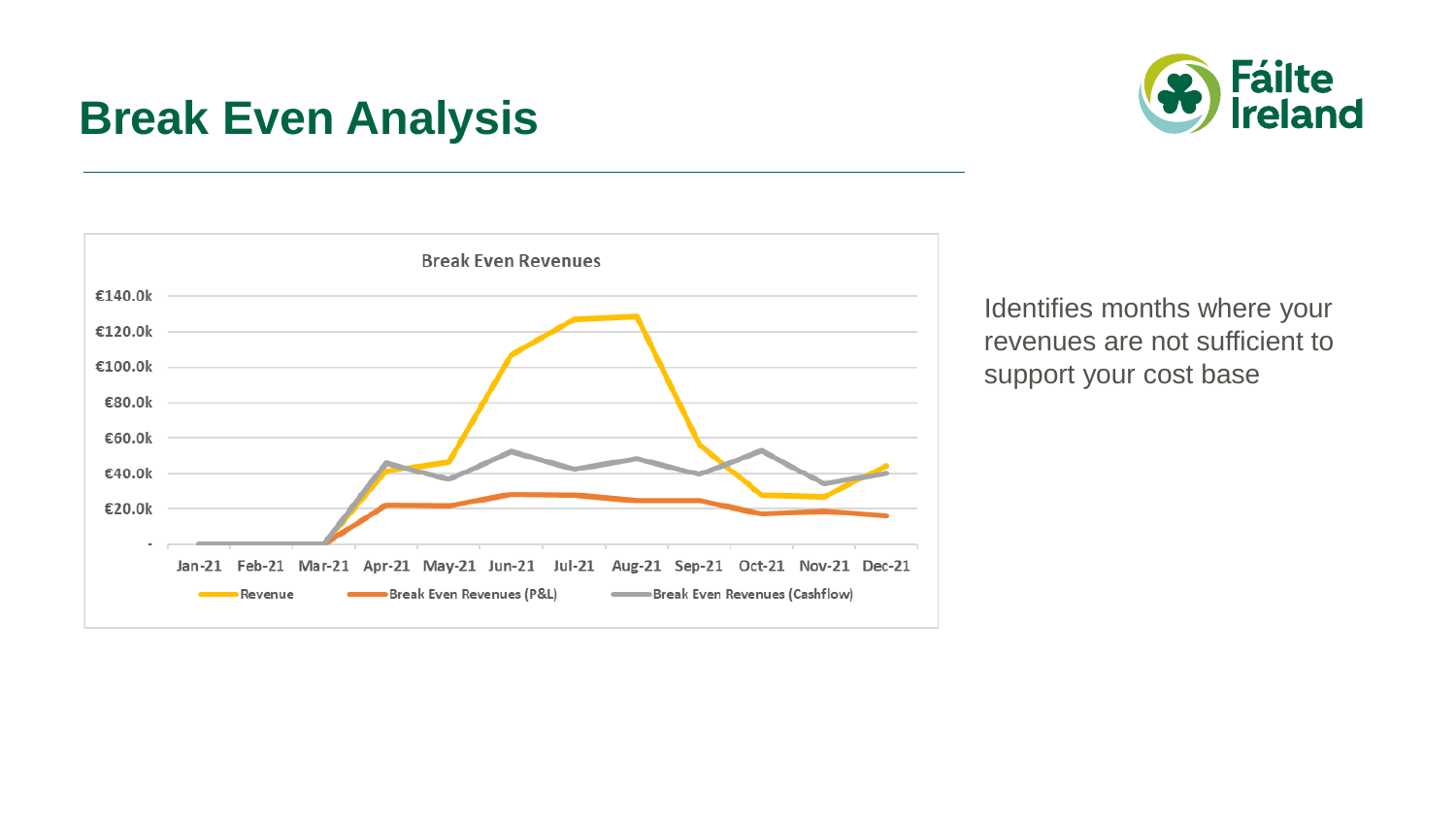

# **Monthly Cashflow Trend**



Illustrates monthly and cumulative cashflows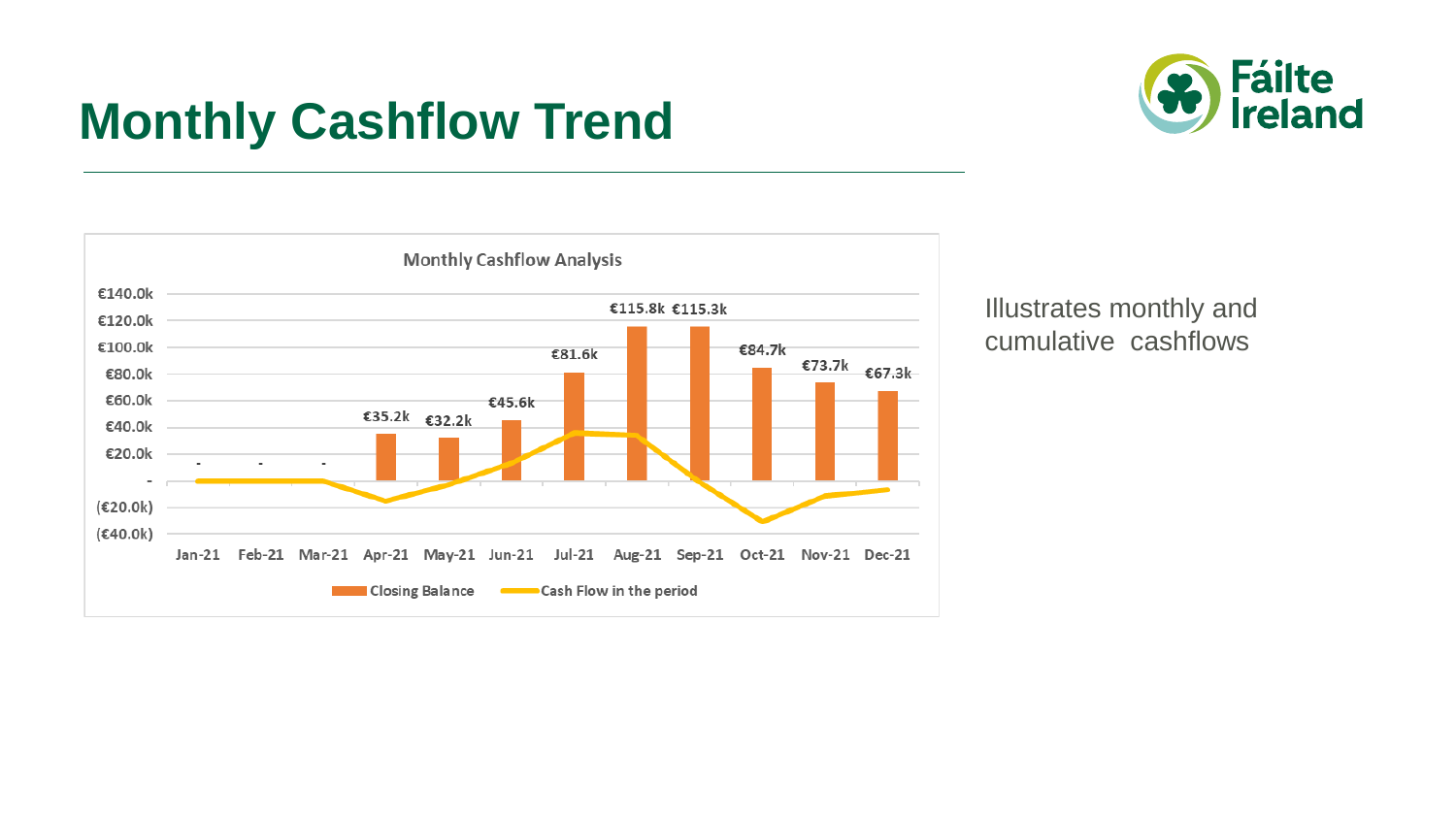# **Monthly Cashflow Snapshot**





Provides a snapshot of cashflow for any month